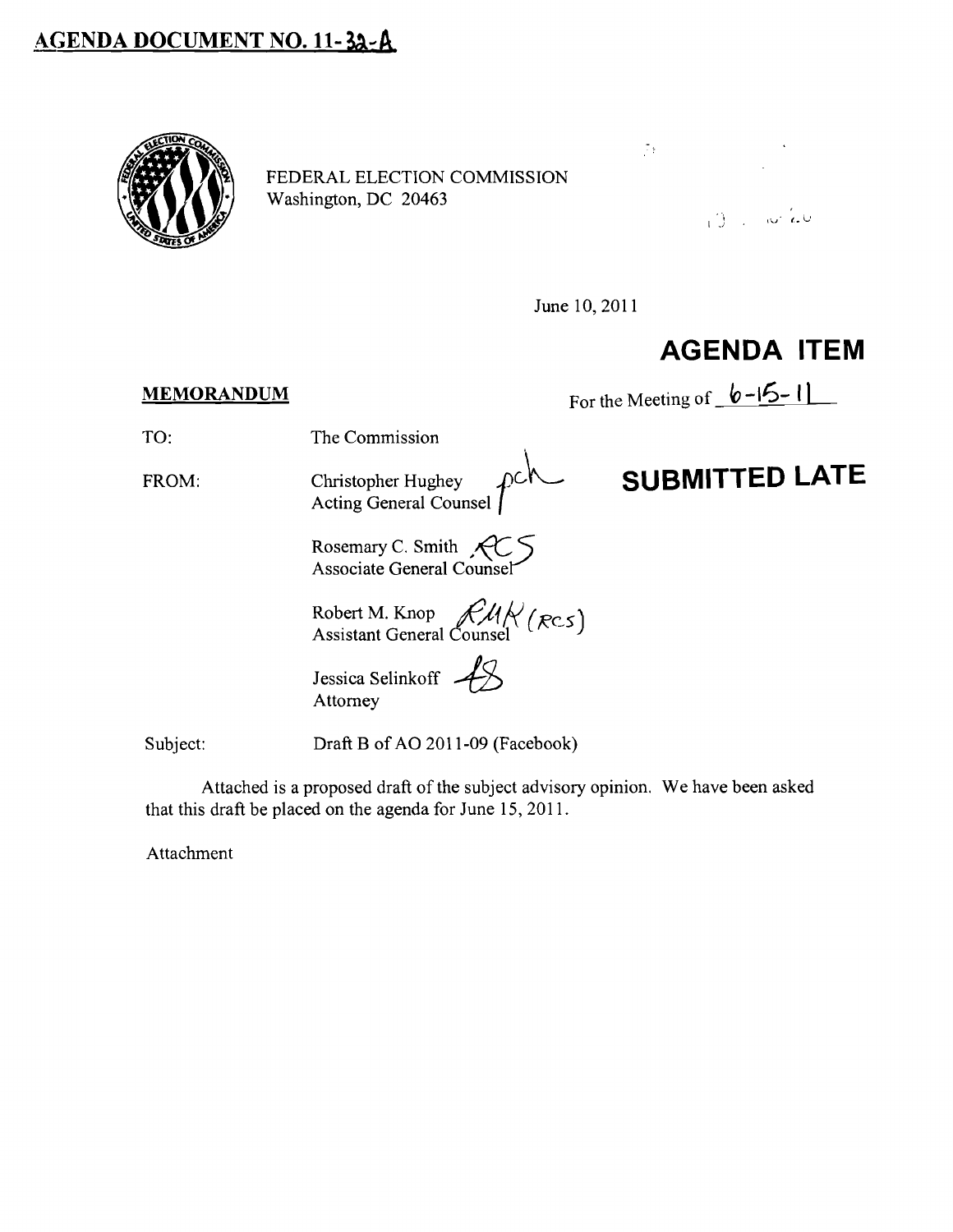| $\mathbf{1}$<br>$\overline{c}$ | <b>ADVISORY OPINION 2011-09</b>                                                          |
|--------------------------------|------------------------------------------------------------------------------------------|
| $\overline{\mathbf{3}}$        | Marc E. Elias, Esq.<br><b>DRAFT B</b>                                                    |
| $\overline{\mathbf{4}}$        | Jonathan S. Berkon, Esq.                                                                 |
| 5                              | Rebecca H. Gordon, Esq.                                                                  |
| 6                              | Perkins Coie LLP                                                                         |
| $\overline{\mathcal{I}}$       | 700 Thirteenth Street, N.W., Suite 600                                                   |
| 8<br>9                         | Washington, D.C. 20005-3960                                                              |
| 10                             | Dear Messrs. Elias and Berkon and Ms. Gordon:                                            |
| 11                             | We are responding to your advisory opinion request on behalf of Facebook                 |
| 12                             | concerning the application of the Federal Election Campaign Act of 1971, as amended      |
| 13                             | (the "Act"), and Commission regulations to Facebook's proposal to sell small, character- |
| 14                             | limited ads to candidate's authorized committees, party committees, and other political  |
| 15                             | committees. Facebook asks whether its ads qualify for the "small item" or                |
| 16                             | "impracticable" exception and thus do not require disclaimers under the Act or           |
| 17                             | Commission regulations.                                                                  |
| 18                             | The Commission concludes that requiring any disclaimer to be appended to these           |
| 19                             | Facebook ads would be impracticable pursuant to 11 CFR 110.11(f)(1)(ii) and, thus, no    |
| 20                             | disclaimer is required.                                                                  |
| 21                             | <b>Background</b>                                                                        |
| 22                             | The facts presented in this advisory opinion are based on your letter received on        |
| 23                             | April 26, 2011 and your email received on May 6, 2011.                                   |
| 24                             | Facebook is an online free social networking service. Facebook is used by both           |
| 25                             | individuals (who have "Profiles") and public persons and entities, such as political     |
| 26                             | committees, (who have "Pages"). Facebook sells ads that appear on the Facebook           |
| 27                             | platform to its users. There are two categories of Facebook ads: "Standard Ads" and      |
| 28                             | "Sponsored Stories." Both categories of ads are character-limited.                       |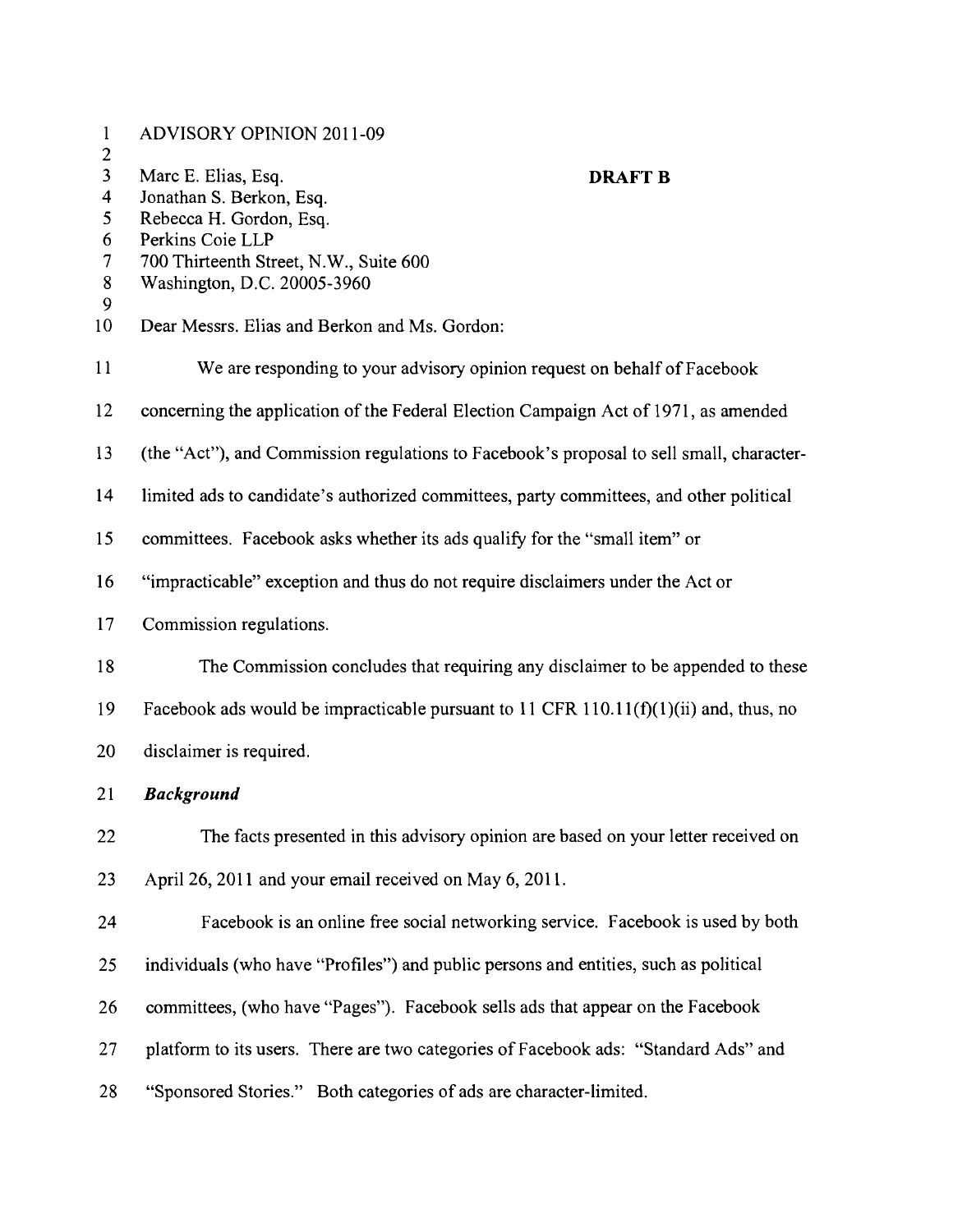1 Standard Ads provide for up to 25 text characters in the title and 135 text 2 characters in the body of the ad. Sponsored Stories provide for zero to 100 text 3 characters. However, Sponsored Stories do not contain any additional communicative 4 content chosen by the ad payor; instead, any text characters displayed in Sponsored 5 Stories merely: (1) inform Facebook users of the fact that their Friends either "like" the 6 ad payor's Facebook Page ("Page Like" ad) or have frequented a physical offsite location 7 operated by the ad payor (e.g., a campaign rally or phone bank) ("Place Check-In" ad); or 8 2) republish a post (up to 100 characters) that currently appears on the ad payor's 9 Facebook Page ("Page Post" ad). Both Standard Ads and Sponsored Stories also include lOa miniature image. Standard Ads use an image similar in size to the thumbnail image that 11 appears next to each Facebook user's name when he or she posts on a Facebook Profile 12 or Page. Sponsored Stories use images that are smaller. A Standard Ad may link to 13 either a Facebook Page or an external website. This link may lead to a Facebook Page or 14 website containing a disclaimer, but may also lead to a Facebook page or website that 15 does not contain a disclaimer. A Facebook ad link may lead to a third party's website or 16 Facebook page, that is, to a website that is not owned, operated, or controlled by the 17 person paying for the Facebook ad.

18 Facebook states that it chose the size and fonnat of its ads to avoid disrupting the 19 "social networking experience" for Facebook users, and because the miniature photo or 20 logo that appears in ads resembles the "thumbnail sketch" that Facebook users see in 21 other users' posts.

22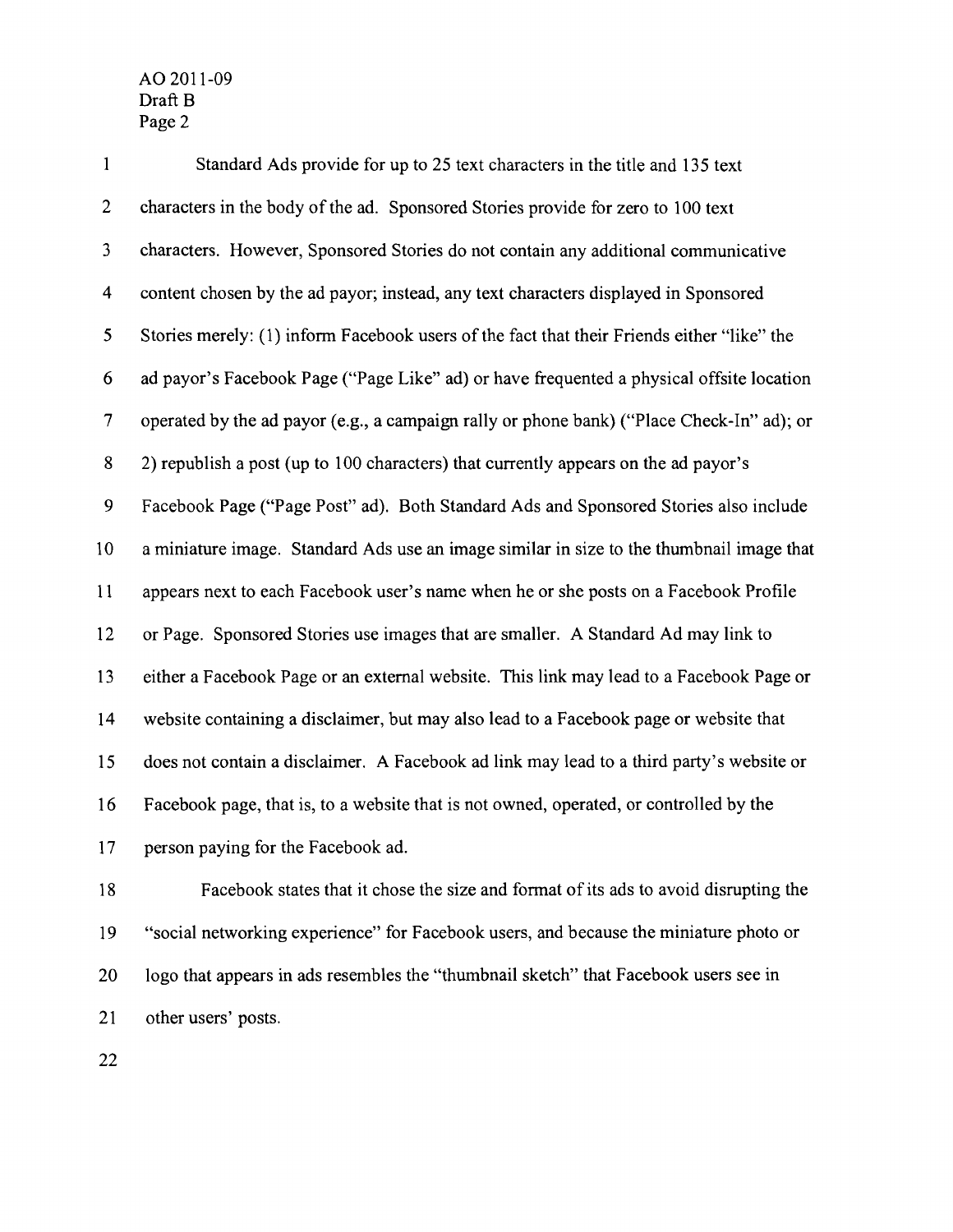*1 Question Presented* 

*2 Do Facebook's small, character-limited ads qualify for the "small item" or*  3 *"impracticable" exception to the disclaimer requirements under the Act and Commission*  4 *regulations? 5 Legal Analysis and Conclusions*  6 Yes, the Commission concludes that Facebook's small, character-limited ads

7 qualify for the "impracticable" exception to the disclaimer requirements at 11 CFR

8 110.11(f)(1)(ii).

9 With some exceptions, public communications made by a political committee 10 must include certain disclaimers. *See* 2 U.S.c. 441d(a)(1); 11 CFR 110.11(a)(1). Under 11 the Act and Commission regulations, a "public communication" is a communication "by 12 means of any broadcast, cable, or satellite communication, newspaper, magazine, outdoor 13 advertising facility, mass mailing, or telephone bank to the general public, or any other 14 form of general public political advertising." 2 U.S.c. 431 (22); 11 CFR 100.26. 15 "General public political advertising" includes "communications over the Internet" if 16 they are "placed for a fee on another person's Web site." *Id.*  17 If a candidate, an authorized committee of a candidate, or an agent of either pays

18 for and authorizes the public communication, the disclaimer must state that the

19 communication "has been paid for by the authorized political committee." 11 CFR

20 110.11(b)(1); *see also* 2 U.S.C. 441d(a)(1). Ifa public communication is paid for by

21 someone else, but is authorized by a candidate, an authorized committee of a candidate,

22 or an agent of either, the disclaimer must state who paid for the communication and that

23 the communication is authorized by the candidate, authorized committee of the candidate,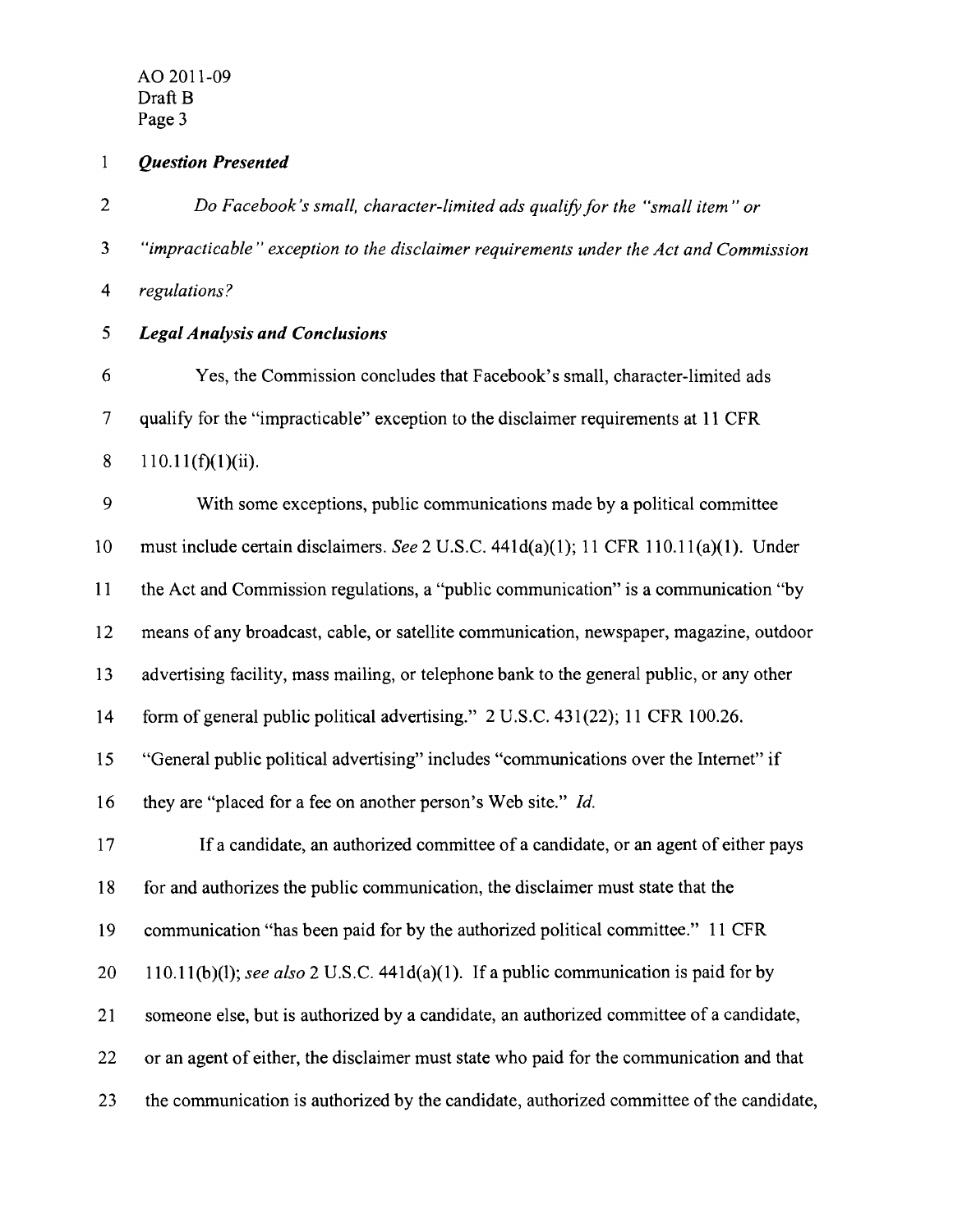| $\mathbf{1}$             | or the agent of either. 11 CFR 110.11(b)(2); see also 2 U.S.C. 441d(a)(2). If the            |
|--------------------------|----------------------------------------------------------------------------------------------|
| $\overline{c}$           | communication is not authorized by a candidate, an authorized committee of a candidate,      |
| 3                        | or an agent of either, the disclaimer must "clearly state the full name and permanent street |
| $\overline{\mathbf{4}}$  | address, telephone number, or World Wide Web address of the person who paid for the          |
| 5                        | communication, and that the communication is not authorized by any candidate or              |
| 6                        | candidate's committee." 11 CFR 110.11(b)(3); see also 2 U.S.C. 441d(a)(3). Every             |
| $\overline{\mathcal{L}}$ | disclaimer "must be presented in a clear and conspicuous manner, to give the reader,         |
| $8\,$                    | observer, or listener adequate notice of the identity" of the ad's sponsor. 11 CFR           |
| 9                        | $110.11(c)(1)$ .                                                                             |
| 10                       | The Commission's regulations contain several exceptions to these general                     |
| 11                       | disclaimer requirements. A disclaimer is not required if the communication is placed on      |
| 12                       | "[b]umper stickers, pins, buttons, pens, and similar small items upon which the              |
| 13                       | disclaimer cannot be conveniently printed." 11 CFR $110.11(f)(1)(i)$ (the "small items       |
| 14                       | exception"). Additionally, the disclaimer requirements may be eliminated for, among          |
| 15                       | other things, "[s] kywriting, water towers, wearing apparel, or other means of displaying    |
| 16                       | an advertisement of such a nature that the inclusion of a disclaimer would be                |
| 17                       | impracticable." $11$ CFR $110.11(f)(1)(ii)$ (the "impracticable exception").                 |
| 18                       | The largest Facebook $ads$ – the Standard Ads – are limited to 160 characters,               |
| 19                       | including the headline. For these ads, the text characters required to display a disclaimer  |
| 20                       | would consume much to most of the text characters available to the ad payor. For             |
| 21                       | example, in a disclaimer for a communication not authorized by a candidate, the              |
| 22                       | disclaimer must clearly state, among other things, that the communication "is not            |
| 23                       | authorized by any candidate or candidate's committee." 2 U.S.C. 441d(a); 11 CFR              |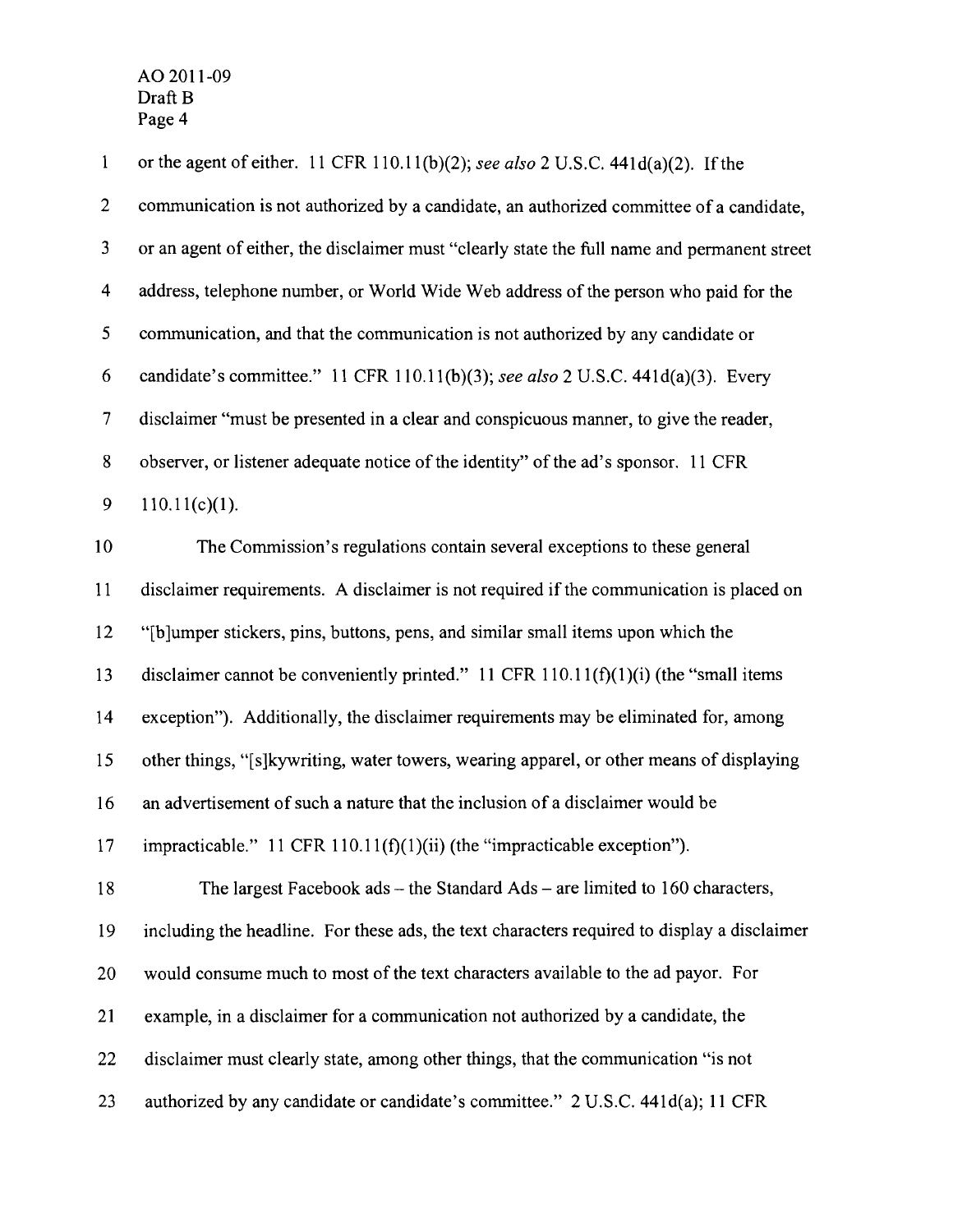1 110.11(b)(3). The phrase "Not authorized by any candidate or candidate's committee" is 2 57 characters long. Including the full name of the political committee could require more 3 characters for the disclaimer than are allowed for the text ad itself. Similarly, a 4 communication paid for by an authorized congressional candidate's committee must 5 include a disclaimer that reads, "Paid for by X for Congress." 2 U.S.C. 441d(a)(l). Even 6 ifthe candidate's name were very short, the disclaimer would take up almost a quarter of 7 a Standard Ad's content. 8 The smallest Facebook ads – the Sponsored Stories – do not permit the ad payor 9 to display in the ad any additional communicative text content ofthe payor's own 10 choosing. Thus, these ads would not accommodate any type of additional disclaimer, 11 regardless oflength. Accordingly, the Commission concludes that requiring a disclaimer 12 to be appended either to Facebook's Standard Ads or Sponsored Stories would be 13 impracticable pursuant to 11 CFR 110.11(f)(1)(ii). 14 Although, in theory, it may be technologically possible for Facebook to modify 15 the character limitations available in its advertising program to accommodate the 16 Commission's standard disclaimers applicable to political advertising, the Commission's 17 disclaimer exceptions at 11 CFR 110.11(f)(1) take an entity's existing advertising model 18 as it is. For this reason, Commission rules do not require that bumper stickers, pins, 19 buttons, or pens be made bigger, or that additional text be included with skywriting, 20 water towers, or apparel, in order to accommodate disclaimers. The Commission's 21 creation of these categorical regulatory exceptions, as well as its practical application 22 thereof, evidences its rejection of the disclaimer burden for these media. *See* Advisory 23 Opinion 2002-09 (Target Wireless) (rejecting "Draft A," which would not have applied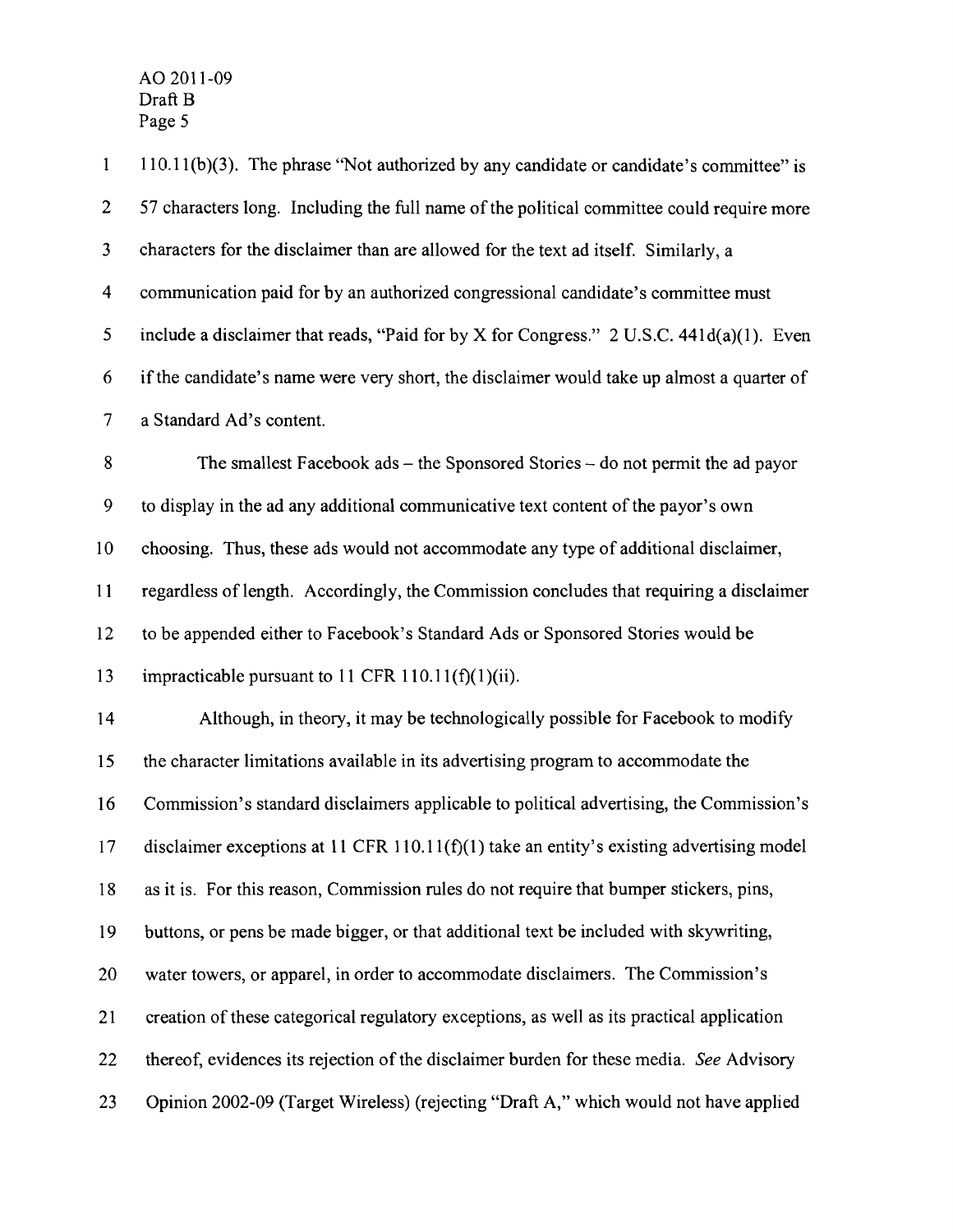1 the exceptions because the requestor "impose[d] on itself' the "true limitation" for 2 displaying disclaimers on political advertising through SMS messaging); *see also 1980* 3 42 (Hart) (exempting fundraising concert tickets from displaying disclaimers, where the 4 "conclusion is based on the [small items exception] ... and assumes that the tickets 5 would be comparable in size to those generally used for entertainment events."). 6 Moreover, to require a business to alter its product or service especially for political 7 advertisers would run contrary to the Commission's general requirement that commercial 8 transactions be conducted "on the same terms and conditions available to all similarly 9 situated persons in the general public." *See* Advisory Opinion 2004-06 (Meetup) 10 (concluding the requestor could provide its free and fee-based website services to Federal 11 candidates, political committees, and their supporters "so long as it does so on the same 12 terms and conditions available to all similarly situated persons in the general public."). 13 Additionally, the Commission declines to endorse a modified disclaimer 14 requirement here by concluding that the disclaimer requirement is satisfied if the 15 webpage that is linked to in a Facebook ad (the "landing page") contains a complete 16 disclaimer. This answers a question not asked by the requestor (who asked, specifically, 17 whether or not the Facebook ads qualify for the small item or impracticable exceptions to 18 the Act's disclaimer requirement).<sup>1</sup> Moreover, as explained above, there is no legal basis 19 for a modified disclaimer requirement here because the impracticability exception at 11

 $<sup>1</sup>$  This request is distinguishable from other requests seeking to modify the phrasing of the required</sup> disclaimer. See Advisory Opinion 1998-17 (Daniels Cablevision) (where the Commission provided three examples of acceptable disclaimer statements, two of which provided additional elaborating language specifying that free airtime was being provided by Daniels Cablevision). In this case, the requestor is asking whether a disclaimer is required at all.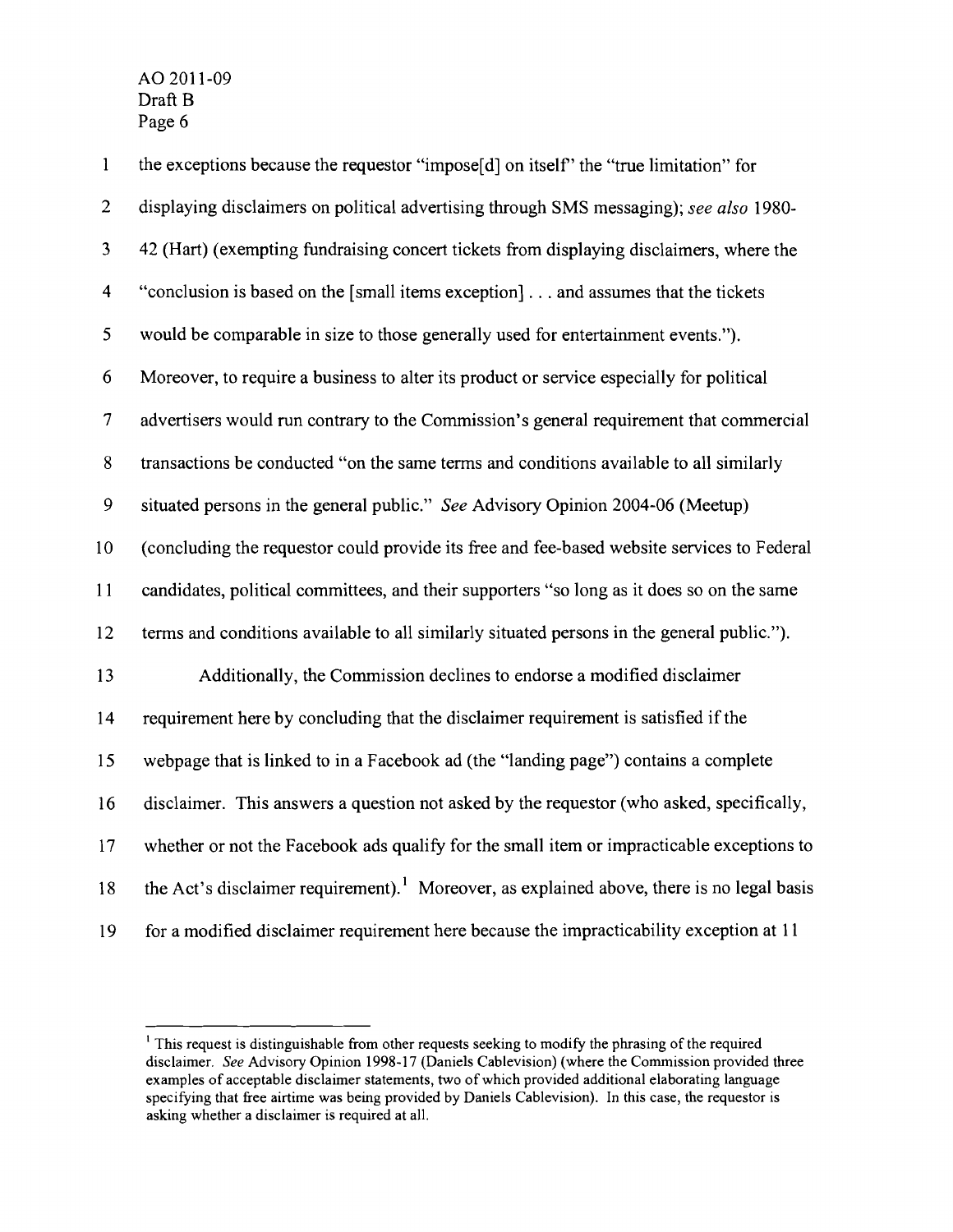| $\mathbf{1}$                     | CFR $110.11(f)(1)(ii)$ is categorical; if the advertising medium qualifies for the exception                                                                                                                                                                                                                                                                                                  |
|----------------------------------|-----------------------------------------------------------------------------------------------------------------------------------------------------------------------------------------------------------------------------------------------------------------------------------------------------------------------------------------------------------------------------------------------|
| $\overline{2}$                   | (as Facebook's does), no disclaimer of any form is required.                                                                                                                                                                                                                                                                                                                                  |
| 3                                | Under the circumstances presented here, the Commission's conclusion in                                                                                                                                                                                                                                                                                                                        |
| $\overline{4}$                   | Advisory Opinion 2007-33 (Club for Growth) also does not support a conclusion to the                                                                                                                                                                                                                                                                                                          |
| 5                                | contrary. In Advisory Opinion 2007-33 (Club for Growth), the requestor asked whether                                                                                                                                                                                                                                                                                                          |
| 6                                | it could dispense with or truncate the statutorily prescribed "stand-by-your-ad"                                                                                                                                                                                                                                                                                                              |
| $\overline{7}$                   | disclaimer requirements under $2 \text{ U.S.C. } 441 \text{ d(d)}(2)$ for ten- and fifteen-second television                                                                                                                                                                                                                                                                                  |
| 8                                | ads. The Commission concluded there were no grounds upon which it could apply the                                                                                                                                                                                                                                                                                                             |
| 9                                | "small items" or "impracticable" exceptions to Club for Growth's television ads. As the                                                                                                                                                                                                                                                                                                       |
| 10                               | Commission explained:                                                                                                                                                                                                                                                                                                                                                                         |
| 11<br>12<br>13<br>14<br>15<br>16 | [W]hen Congress amended the Act to add the spoken stand-by-your-ad<br>disclaimer requirement for television and radio advertisements, it did not<br>create an exception for television communications of ten or fifteen<br>seconds or any other duration, even though it was aware of the<br>Commission's already-existing regulatory exceptions for<br>"impracticability" and "small items." |
| 17<br>18                         | Advisory Opinion 2007-33 (Club for Growth) at 4.                                                                                                                                                                                                                                                                                                                                              |
| 19                               | Here, unlike in Advisory Opinion 2007-33 (Club for Growth), the statutorily                                                                                                                                                                                                                                                                                                                   |
| 20                               | prescribed "stand-by-your-ad" disclaimer requirement does not apply to the Internet, and                                                                                                                                                                                                                                                                                                      |
| 21                               | thus the same rationale for denying the "impracticable" exception also does not apply.                                                                                                                                                                                                                                                                                                        |
| 22                               | Lastly, even assuming there were a legal basis to require Facebook's ad sponsors                                                                                                                                                                                                                                                                                                              |
| 23                               | to adhere to a modified disclaimer requirement, it would not always be possible for them                                                                                                                                                                                                                                                                                                      |
| 24                               | to do so as a practical matter, and thus this would not represent a viable alternative. As                                                                                                                                                                                                                                                                                                    |
| 25                               | discussed above, a sponsor of political advertising on Facebook may choose a landing                                                                                                                                                                                                                                                                                                          |
| 26                               | page that belongs to a third party over whom the sponsor has no control, thus leaving the                                                                                                                                                                                                                                                                                                     |